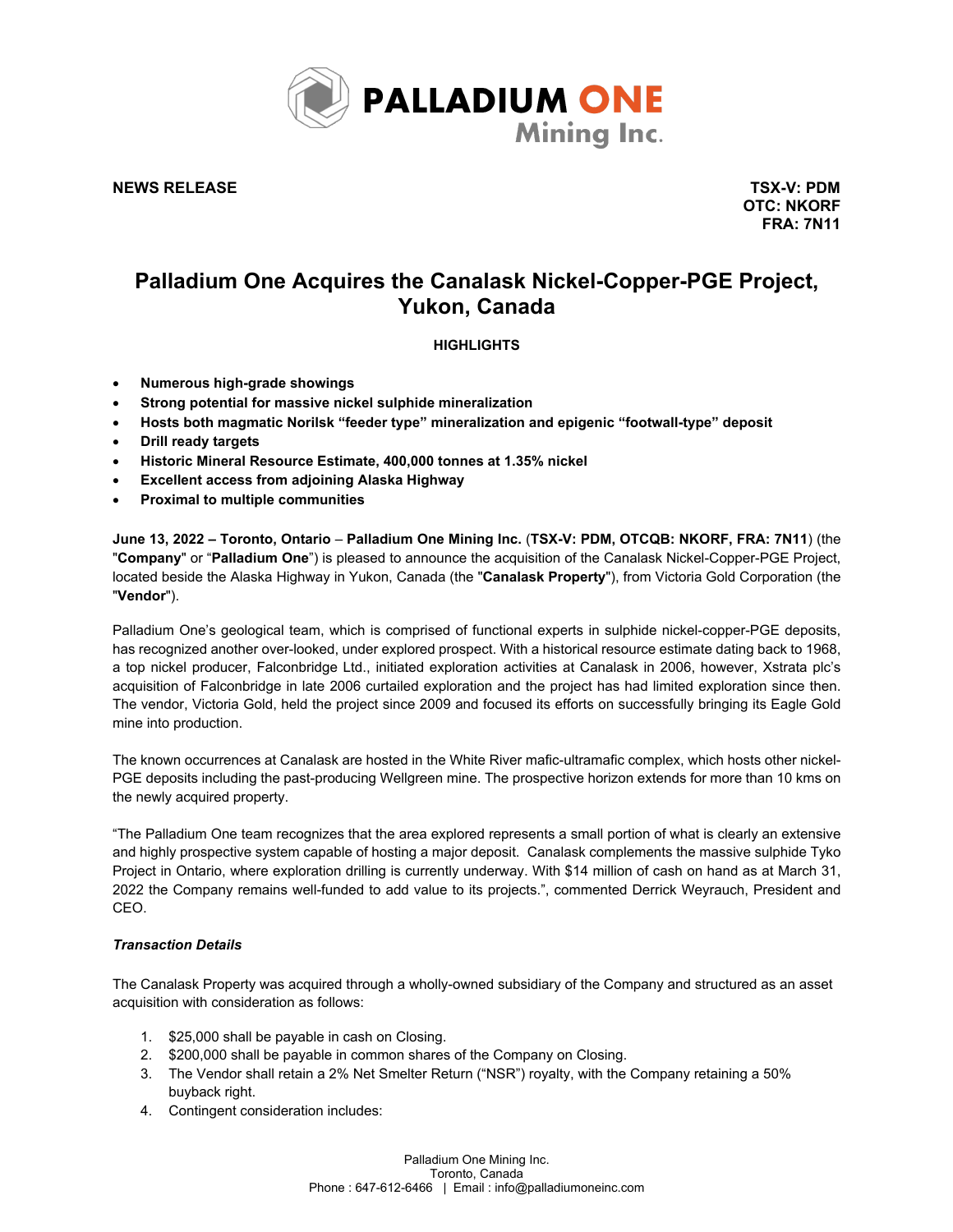

- a. \$2,000,000 will be paid to the Vendor upon the earlier of (A) the publication of a Feasibility Study, or (B) the Commencement of Commercial Production; and
- b. \$5,000,000 will be paid to the Vendor upon the commencement of commercial production on the Canalask Property.

Completion of the transaction is subject to TSX Venture Exchange approval.

## **Canalask Property**

The Canalask Property is located within the Whitehorse Mining District, approximately 300 kilometers northwest of Whitehorse, Yukon and is accessible from the Alaska Highway near Beaver Creek. The Canalask Property consists of a contiguous block of 179 quartz claims covering an approximate area of 3,400 hectares.

Exploration on the project dates to the 1950's when the Canalask footwall zone was originally discovered, drilled and partially developed. A Historical resource estimate on the Main Zone is quoted at 400,000 tonnes at 1.35% Nickel by Discovery Mines Ltd. in 1968 (Yukon Assessment Report 094599). Early Metallurgical floatation test work returned concentrate grades as high as 19.7% Nickel (Yukon Assessment Report 093256). Exploration continued on the project up to the early 2000's through a series of surface programs including geochemical surveys, geological mapping and geophysics. During these campaigns numerous high-grade Ni-Cu-PGE showings, such 4.7% Nickel, 0.6% Cu and 6.82 g/t PGE in grade samples at the Discovery zone (Yukon Assessment Report 094599), were discovered along the length of the ultramafic-mafic body. In 2006 Xstrata completed a NI-43-101 Technical Report (Yukon Assessment Report 094599) on the project. Readers are cautioned that the Company has not verified the Historical Mineral Resource Estimate and therefore the data should not be relied upon.

## **Geology Overview**

The Canalask Property covers the lateral extent of the northwest – southeast striking, steeply dipping "White River Intrusive Complex" (WRIC), which is part of the larger Kluane Mafic-Ultramafic Belt. The Kluane belt extends from northern British Columbia to east-central Alaska, within the Pennsylvanian to Triassic Wrangellia Terrane volcanics and sediments. The belt is host to numerous nickel-copper +/- platinum-palladium deposits and prospects, most notably the past producing Wellgreen Deposit, now held by Nickel Creek Platinum Corp., approximately 110 kilometers to the south. The WRIC occurs as a sill-like body of ultramafic and mafic rocks 100 to 150 meters thick and dipping approximately 50 degrees to the southwest. The northern margin of the WRIC represents the basal footwall contact zone while the southern margin delineates the upper hanging wall intrusive contact. The intrusion itself is dominantly composed of peridotite and dunite with a mineralized basal gabbro zone.

The WRIC is a favourable setting for magmatic nickel-copper sulphide mineralization as it is considered a "feeder system" with a high volume of magma flow. As evidenced by the abundance of magmatic Ni-Cu-PGE showings at the base of the WRIC and the discovery of the Ni-rich Canalask footwall deposit, the project hosts strong potential for both "magmatic feeder-type" basal deposits and "epigenetic footwall-type" footwall deposits. The geological setting draws comparison to the world-class Norilsk Ni-Cu-PGE camp.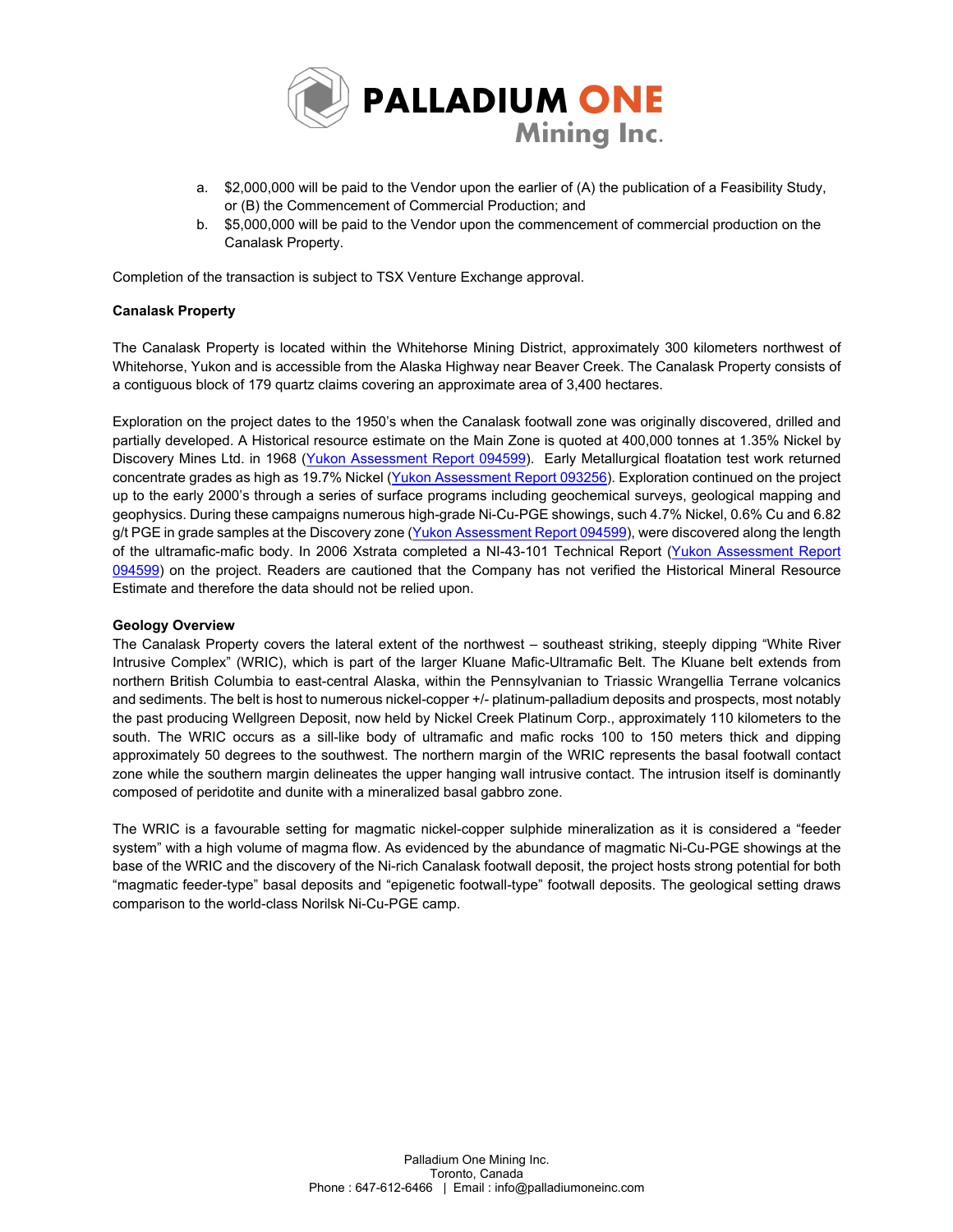



## Note:

The Company has not attempted to verify the historic mineral resource estimate and therefore readers should not place any reliance on the historical estimate.

#### *Qualified Person*

The technical information in this release has been reviewed and verified by Neil Pettigrew, M.Sc., P. Geo., Vice President of Exploration and a director of the Company and a Qualified Person as defined by National Instrument 43- 101.

## *About Palladium One*

Palladium One Mining Inc. (TSXV: PDM) is focused on discovering environmentally and socially conscious **Metals for Green Transportation**. A Canadian mineral exploration and development company, Palladium One is targeting district scale, platinum-group-element (PGE)-copper-nickel deposits in leading mining jurisdictions. Its flagship project is the Läntinen Koillismaa (LK) Project in north-central Finland, which is ranked by the Fraser Institute as one of the world's top countries for mineral exploration and development. LK is a PGE-copper-nickel project that has existing Mineral Resources. PDM's second project is the 2020 Discovery of the Year Award winning Tyko Project, a high-grade sulphide, copper-nickel project located in Canada. Follow Palladium One on LinkedIn, Twitter, and at www.palladiumoneinc.com.

#### *ON BEHALF OF THE BOARD*

*"Derrick Weyrauch" President & CEO, Director*

*For further information contact: Derrick Weyrauch, President & CEO Email: info@palladiumoneinc.com*

*Neither the TSX Venture Exchange nor its Market Regulator (as that term is defined in the policies of the TSX Venture Exchange) accepts responsibility for the adequacy or accuracy of this release.*